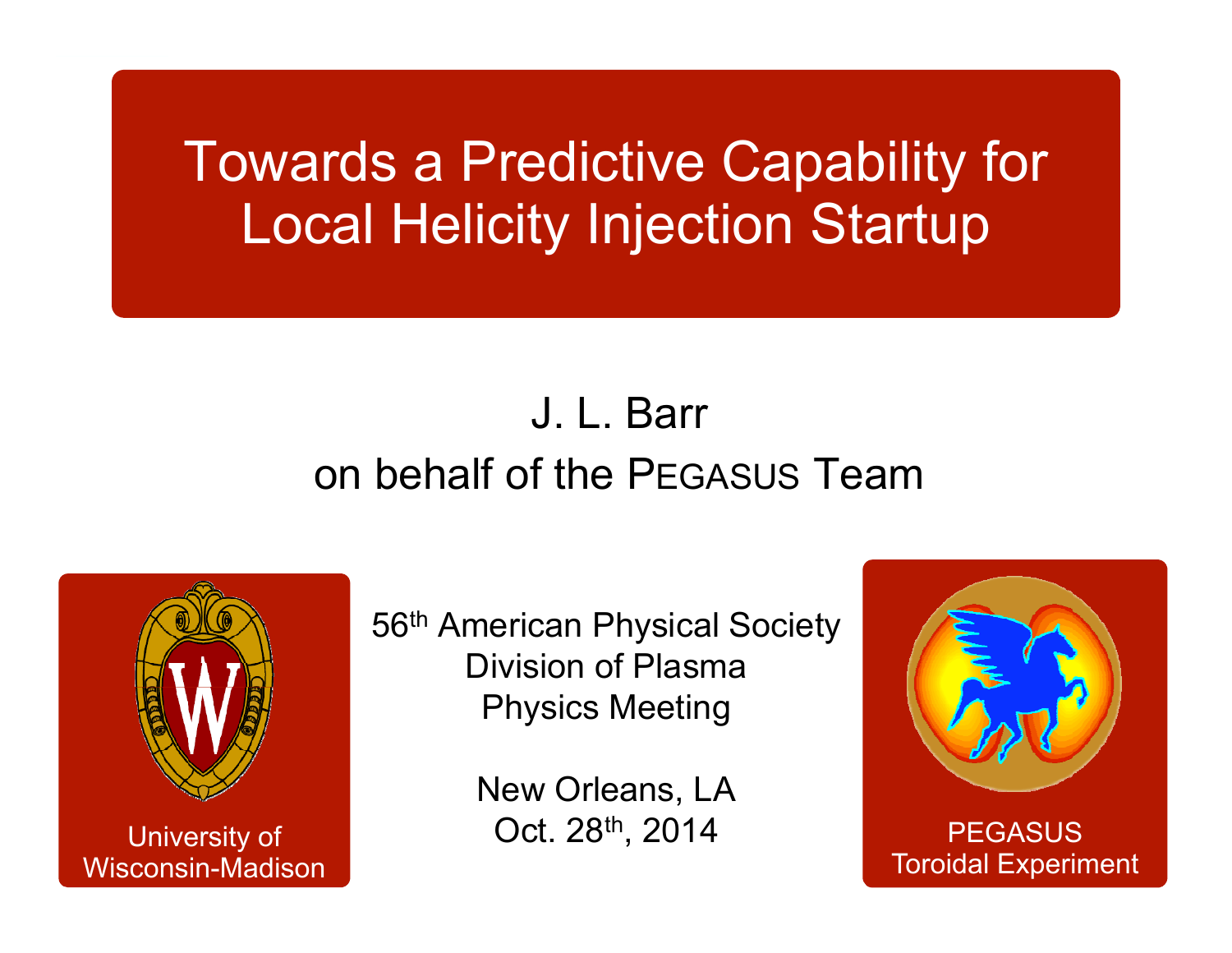

### Local Helicity Injection (LHI) is a Promising Non-Solenoidal Startup Technique



- •Unstable current streams form tokamak-like state via Taylor relaxation
- •Appears scalable to MA-class startup



*J.L. Barr, APS DPP 2014*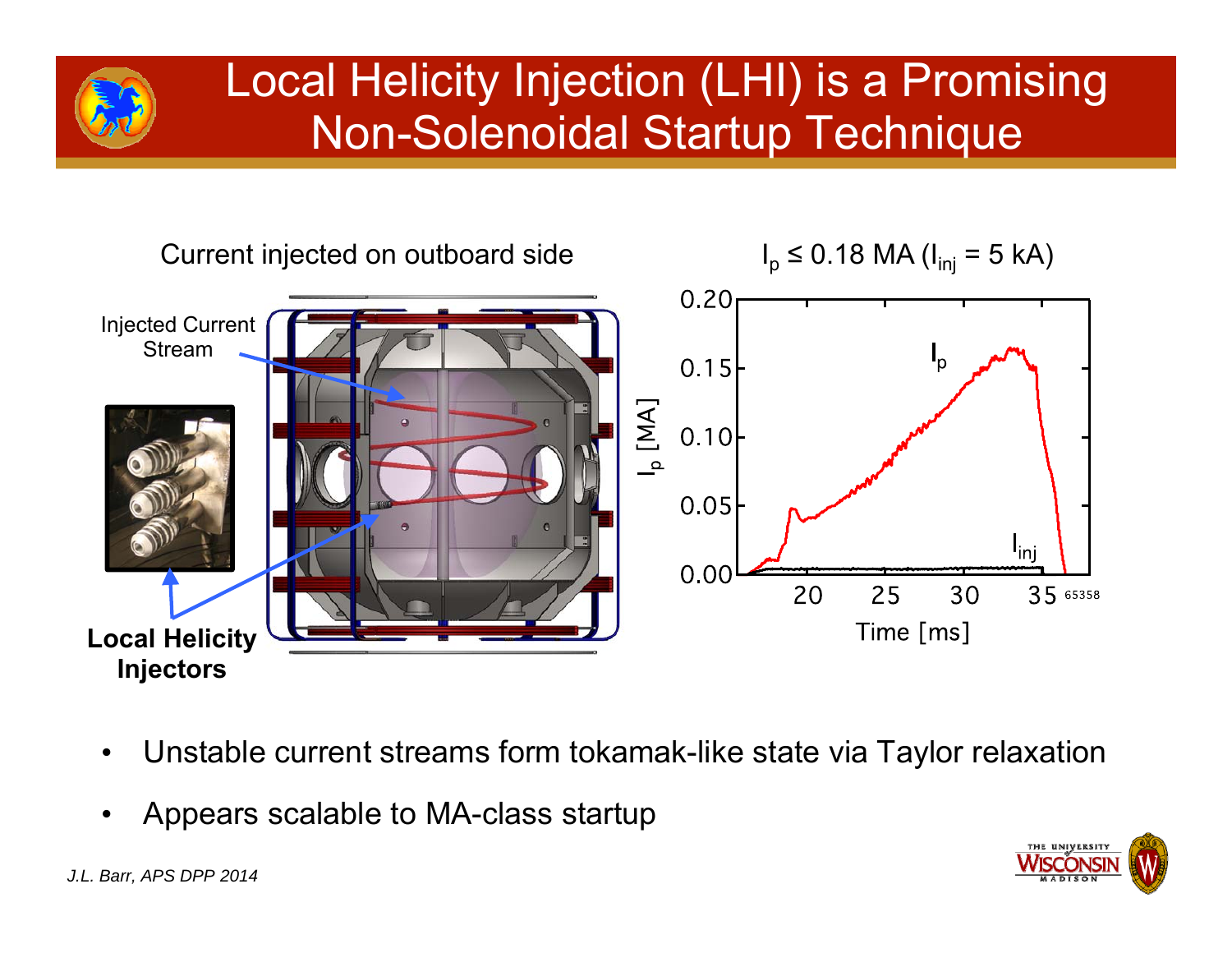### A Hierarchy of Predictive Models Being Developed for LHI Startup

Taylor Relaxation

Helicity Conservation

1. Maximum  $I_p$  limits\*

$$
I_p \leq I_{TL} \sim \sqrt{\frac{I_{TF} I_{inj}}{w}}
$$

$$
V_{LHI} \approx \frac{A_{inj} B_{\varphi,inj}}{\Psi} V_{inj}
$$

1. 0-D power-balance  $I_p(t)$ 

$$
I_p[V_{LHI} + V_{IR} + V_{IND}] = 0; I_p \le I_{TL}
$$

- 1. 3D Resistive MHD (NIMROD)\*\*
	- See Sovinec, GP8.00047





*\*D.J. Battaglia, et al. Nucl. Fusion 51 (2011) 073029. \*N.W. Eidietis, Ph.D. Thesis, UW-Madison, 2007. \*\*J. O'Bryan, Ph.D. Thesis, UW-Madison, 2014. \*\*J. O'Bryan, C.R. Sovinec, Plasma Phys. Control. Fusion 56 064005 (2014)*

*J.L. Barr, APS DPP 2014*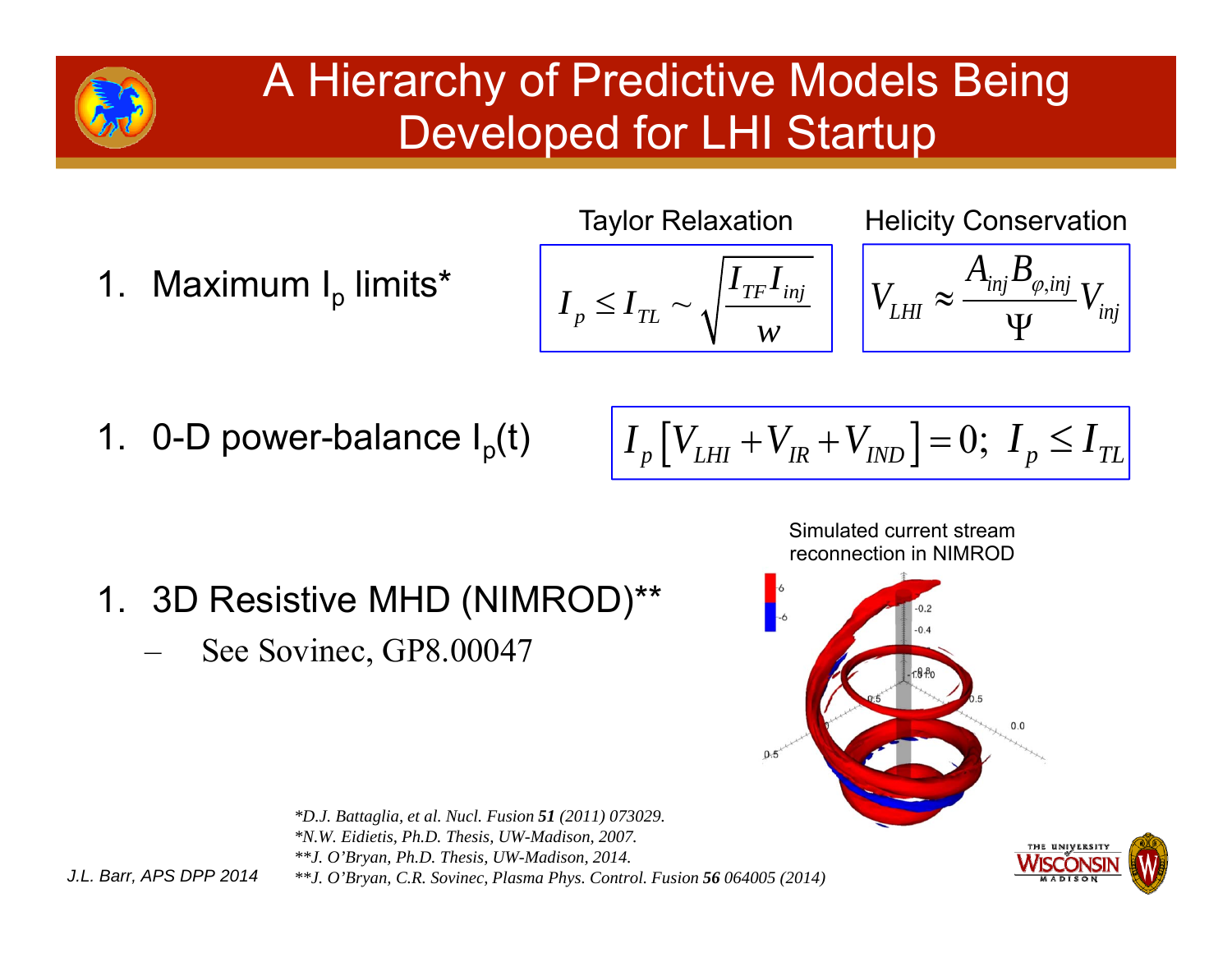### 2. 0-D Power-Balance: Lumped-Parameter Model for Predictive  $I_p(t)$

0-D model predictions vs data



- • Model elements:
	- Inputs:  $R_0(t)$ , shape(t),  $V_{LHI}(t)$ ,  $\eta(t)$ ,  $\ell_i(t)$
	- Low-*A* inductance, force-balance
- • Reasonable agreement between calculated  $I_p(t)$  and measurement

•High- $I_p$ : current drive dominated by PF induction, geometry evolution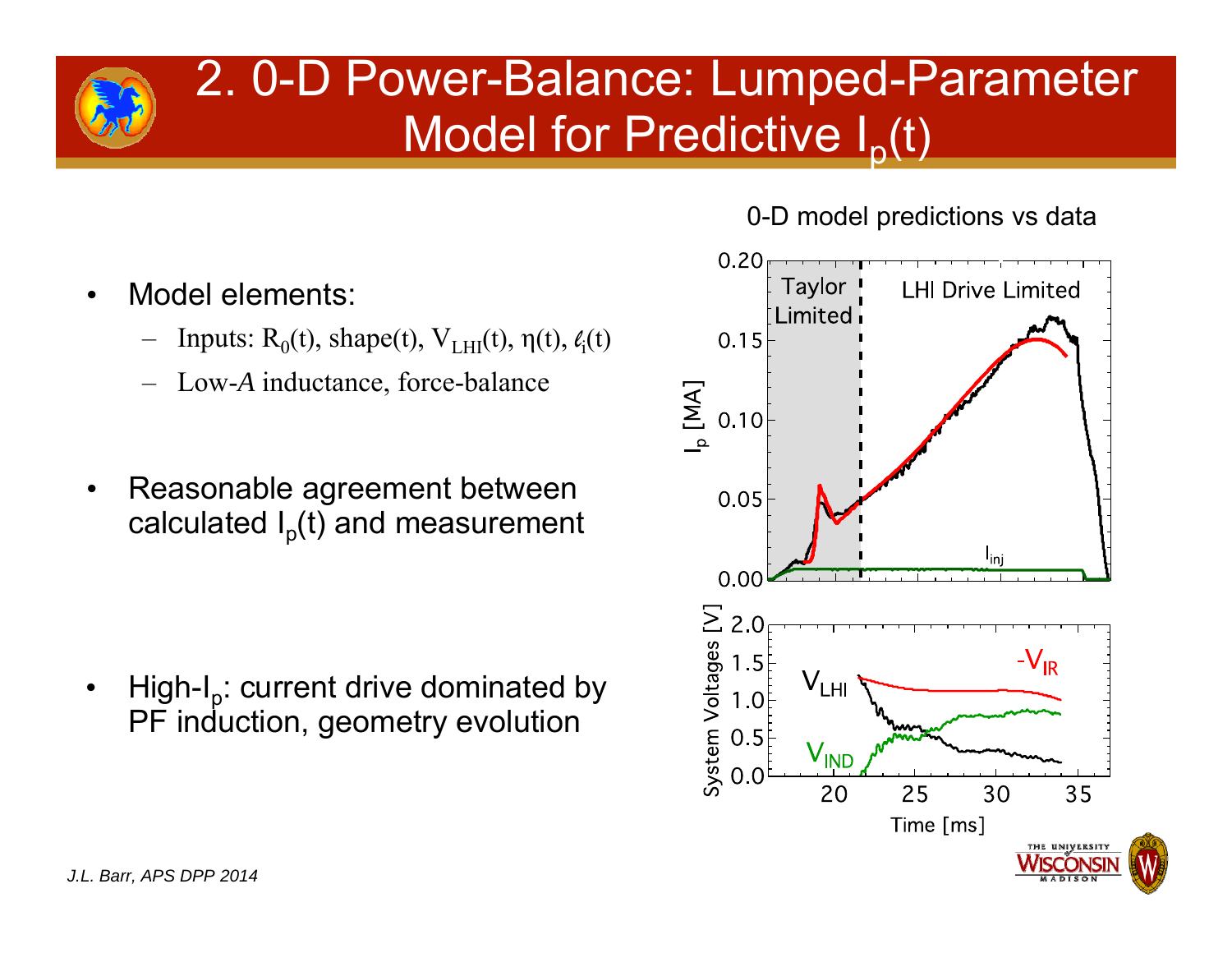### Physics Test for MA Startup on NSTX-U Requires Increased Helicity Injection Drive



•• Confinement when  $\mathsf{V}_{\mathsf{LHI}}$   $\gtrsim$   $\mathsf{V}_{\mathsf{IND}}$  is a critical issue

 $-$  At I<sub>p</sub> ~ 0.2–0.3 MA in PEGASUS

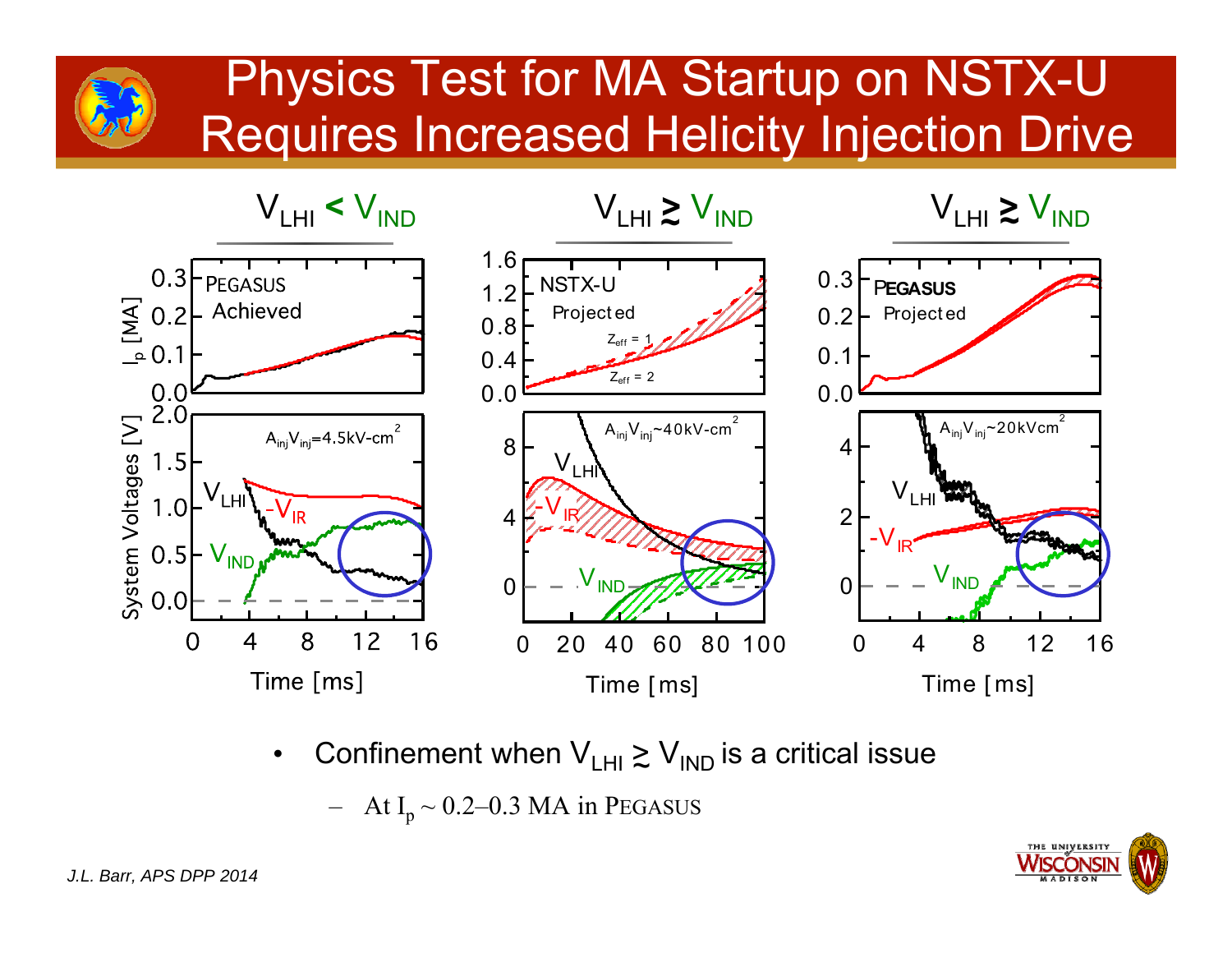### Knowledge of Confinement an Important Question for Predictability

- • $I_p(t)$  model depends critically on η
	- Initial Thomson scattering:  $T_e(0)$ ~70 eV



•Dual confinement regimes?

| <b>Warm Core</b>  | <b>Cool Edge</b>    |
|-------------------|---------------------|
| OH-like           | <b>Stochastic</b>   |
| Inductive drive   | Reconnection        |
| Low $\tilde{B}/B$ | Large $\tilde{B}/B$ |

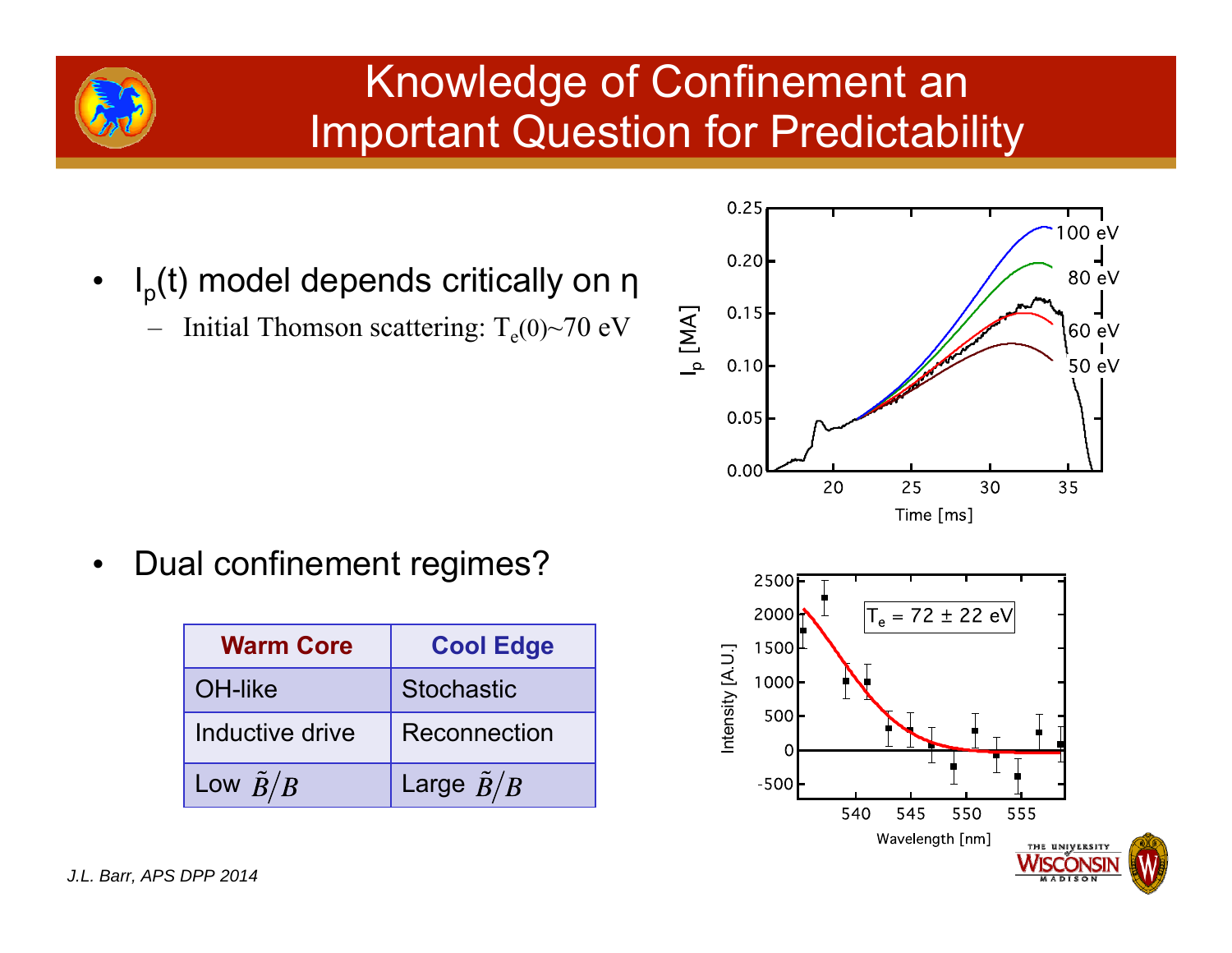# 3. NIMROD Simulations Show I<sub>p</sub> Growth<br>Resulting from Reconnection in Edge

- •Resistive MHD modeling (NIMROD)
- • Divertor injection
	- Coherent current streams reconnect
	- –Inject current rings





- • Qualitative agreement to experiment:
	- –Injector-localized MHD
	- Intermittent MHD bursts
	- $\Delta I_p \sim I_{\text{inj}}$  jumps
	- Reconnection driven anomalous ion heating observed (M.G. Burke, PP8.00095)

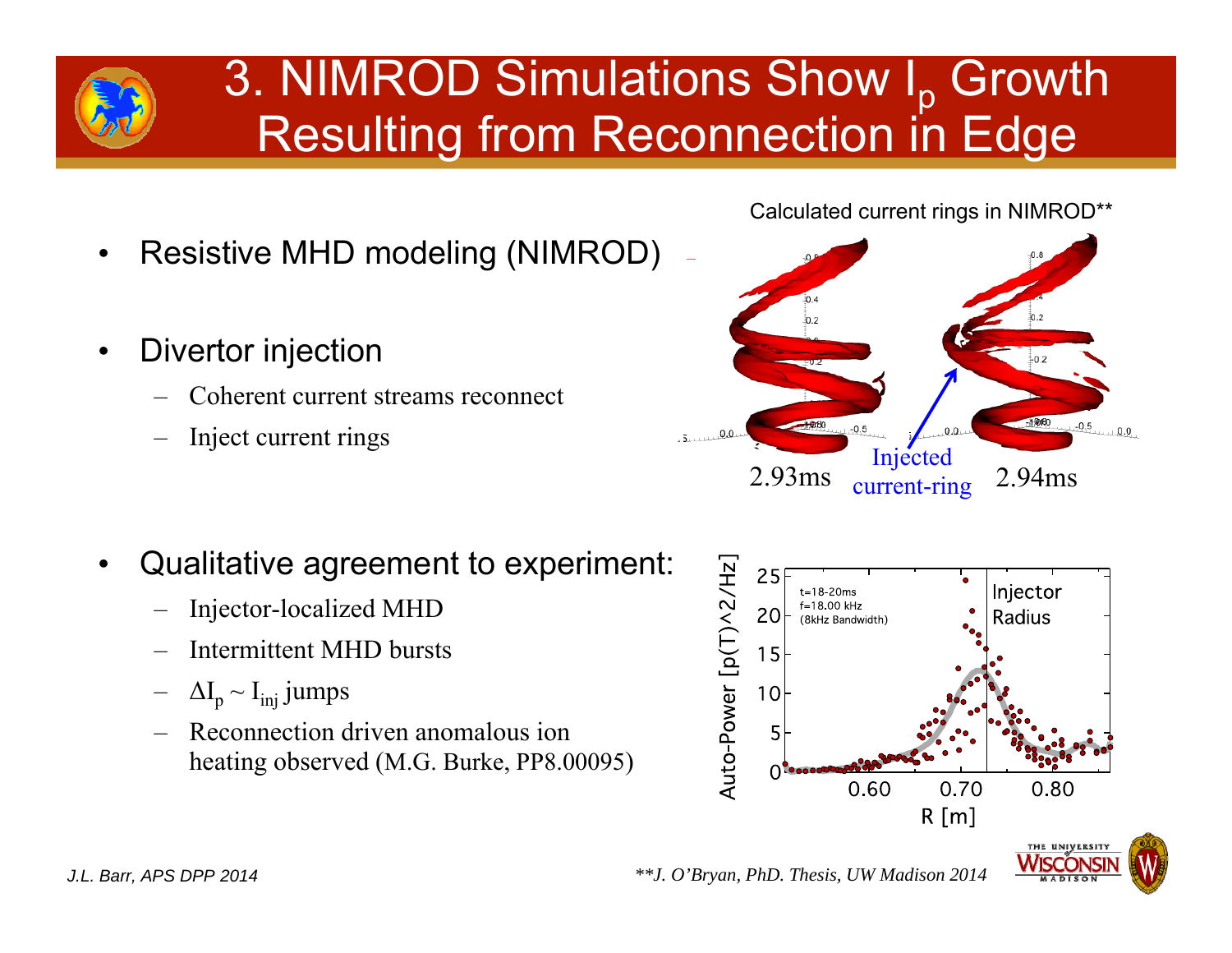

## Understanding Injector Physics Enables High V<sub>ini</sub> Operation

- • High-power, low-PMI while immersed in scrape-off plasma
	- Cathode shaping mitigates cathode spots
	- Shield rings, local limiter prevent arc-back
- • $I_p$  increases with  $V_{ini}$
- • $J_{inj}$ ,  $V_{inj}$  depend on tokamak scrape-off density
	- Space-charge neutralization of streams

$$
J_{\scriptscriptstyle INJ} = n_{\scriptscriptstyle edge} e \sqrt{\frac{2e}{m_{\scriptscriptstyle e}}} \sqrt{V_{\scriptscriptstyle INJ}}
$$

*Advanced injectors with quiescent operation*

17.7 cm



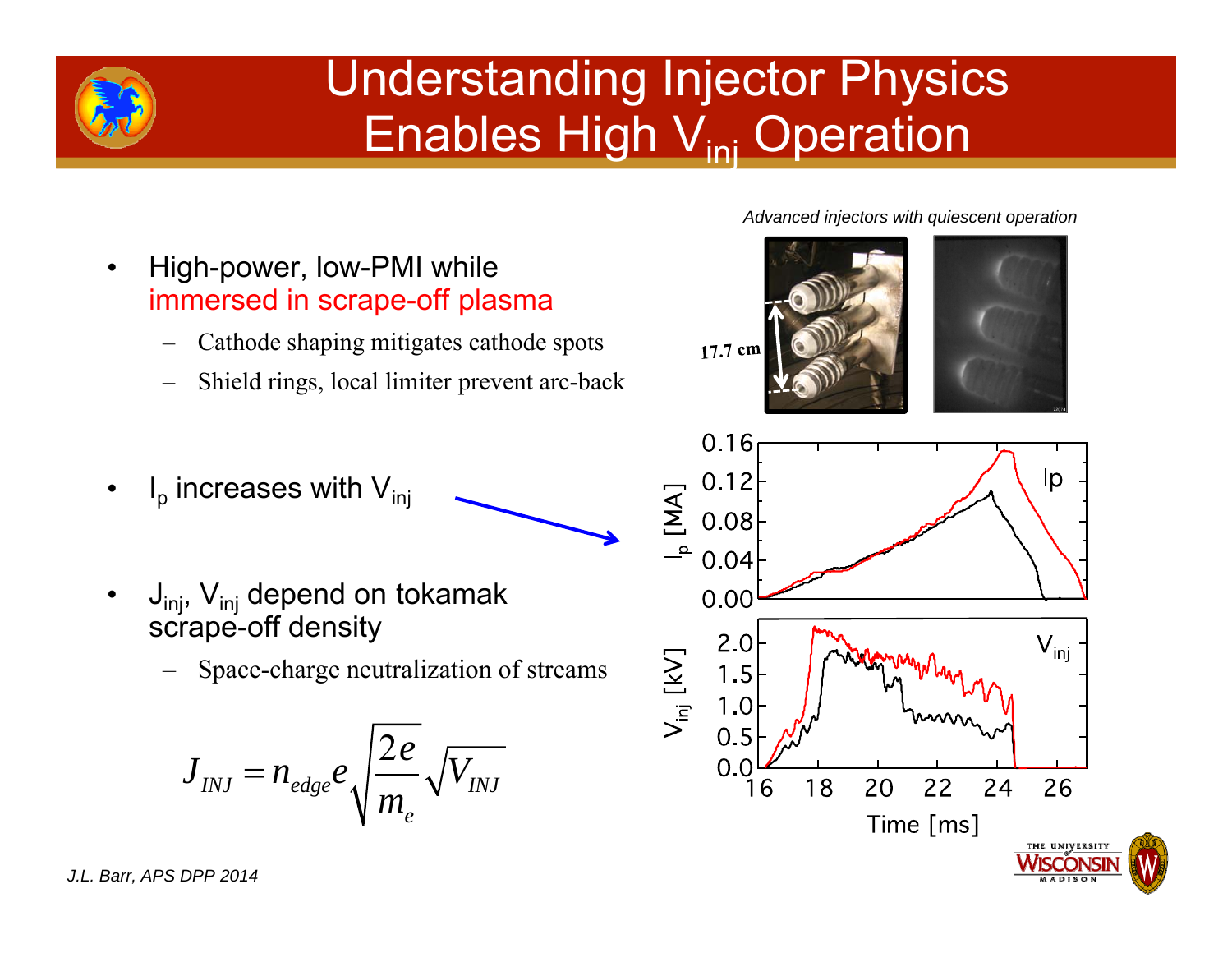

## Technology & Science Challenges for NSTX-U & Beyond

- • Long-pulse startup (0.1 s)
	- –Injector heat load
	- Edge density control
	- Plasma control
- •High  $B_{TF}$ 
	- Confinement scaling
	- –Effective injector size
	- –Initial tokamak formation
	- –Reconnection with high guide field
- •Plasma size scaling
- • Close fitting wall
	- Potentially complicates relaxation

Injector technology evolving to meet physics challenges

> **Concave cathode**







**High heatflux cathode, shield rings**



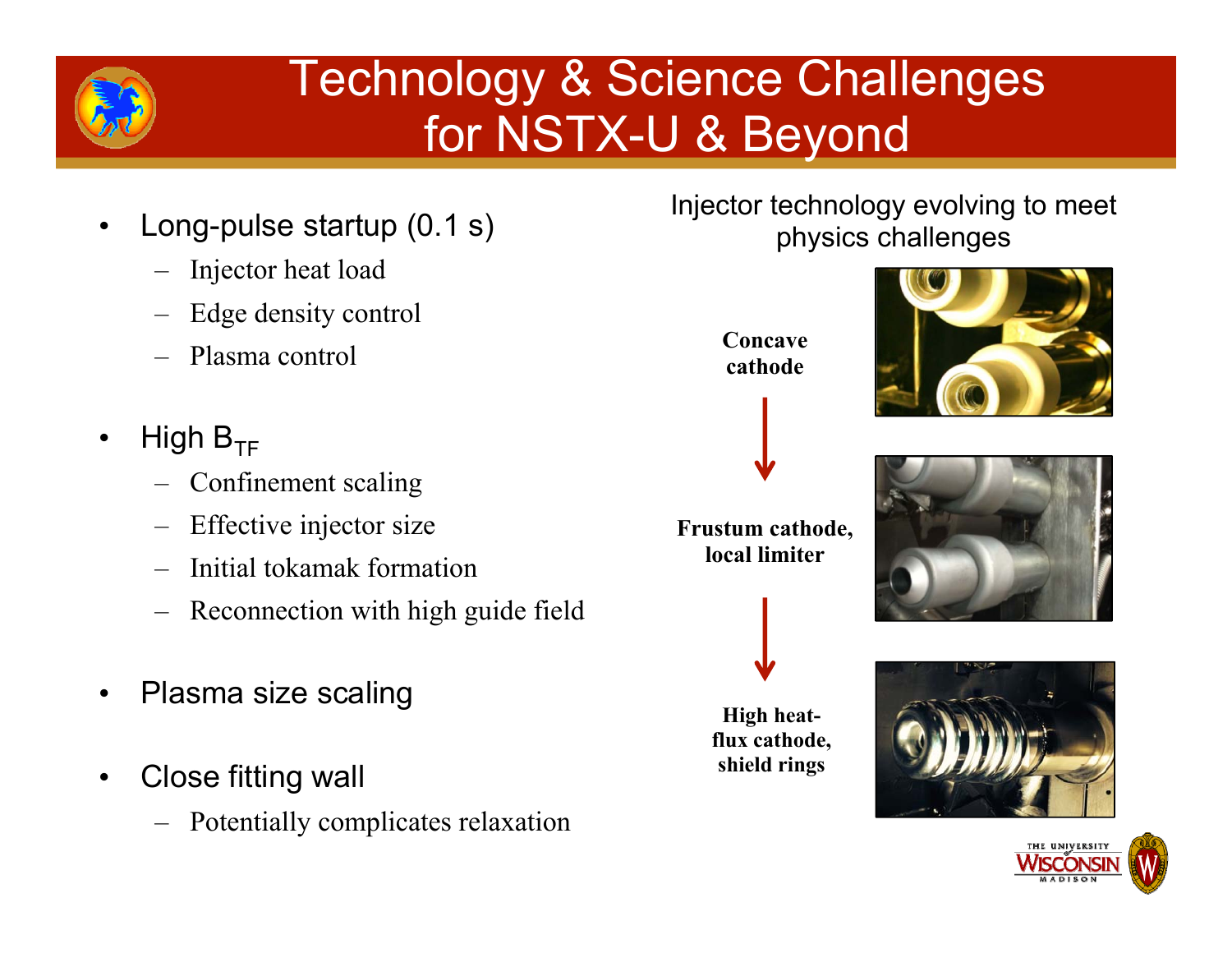

### PEGASUS-U to Address Physics, Technology for Scalable LHI Startup

- •Long pulse startup (0.1 s)
- •New central column  $(A \sim 1.2)$ 
	- Increased B<sub>TF</sub> (5x)
	- New OH solenoid, PPPL (6x V-s)
- •Enhanced divertor coils
- •• Upgraded High-V<sub>LHI</sub> Injectors
	- Remotely insertable
- • Core diagnostics:
	- Multipoint TS
	- CHERS via DNB
- •Supporting the 5 year plan for NSTX-U





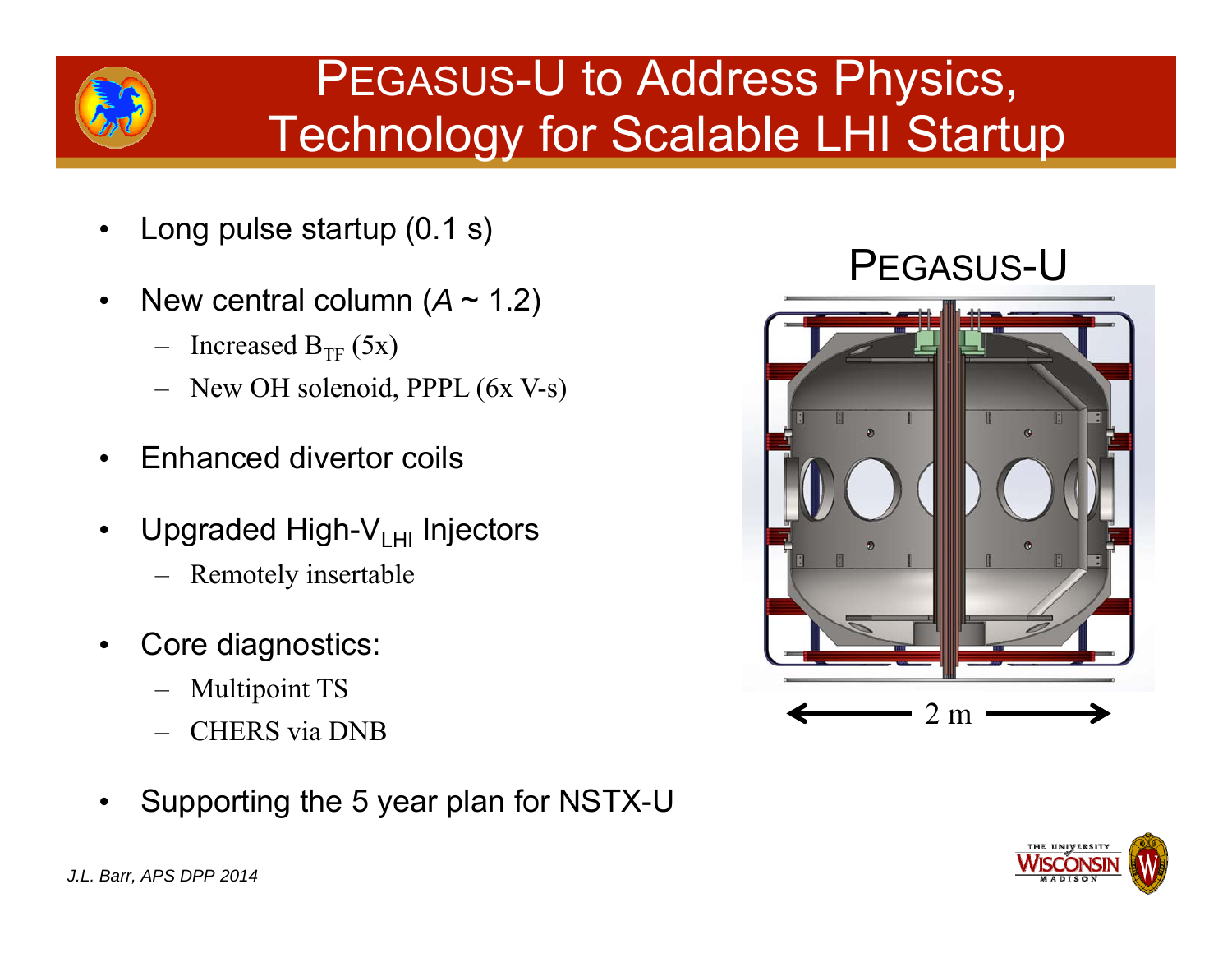

## Moving Towards Predictable, MA-Class, Non-Solenoidal Startup

- A hierarchy of models is being developed for LHI startup:
	- Max I <sup>p</sup>: helicity conservation, Taylor relaxation
	- I <sup>p</sup>(t): 0-D power-balance (future: TSC)
	- –Detailed dynamics: resistive MHD (NIMROD)
- • Outstanding issues:
	- Scaling to high toroidal field, longer-pulse, large size
	- Confinement, stability in LHI drive dominant regime
	- –Edge density,  $J_{\text{inj}}$  control strategies
	- –Advanced injector development
- •PEGASUS-U will address critical LHI physics issues for NSTX-U

*K.E. Thome talk: next this session, GO3* THE UNIVERSITY *PEGASUS group posters: session PP8*